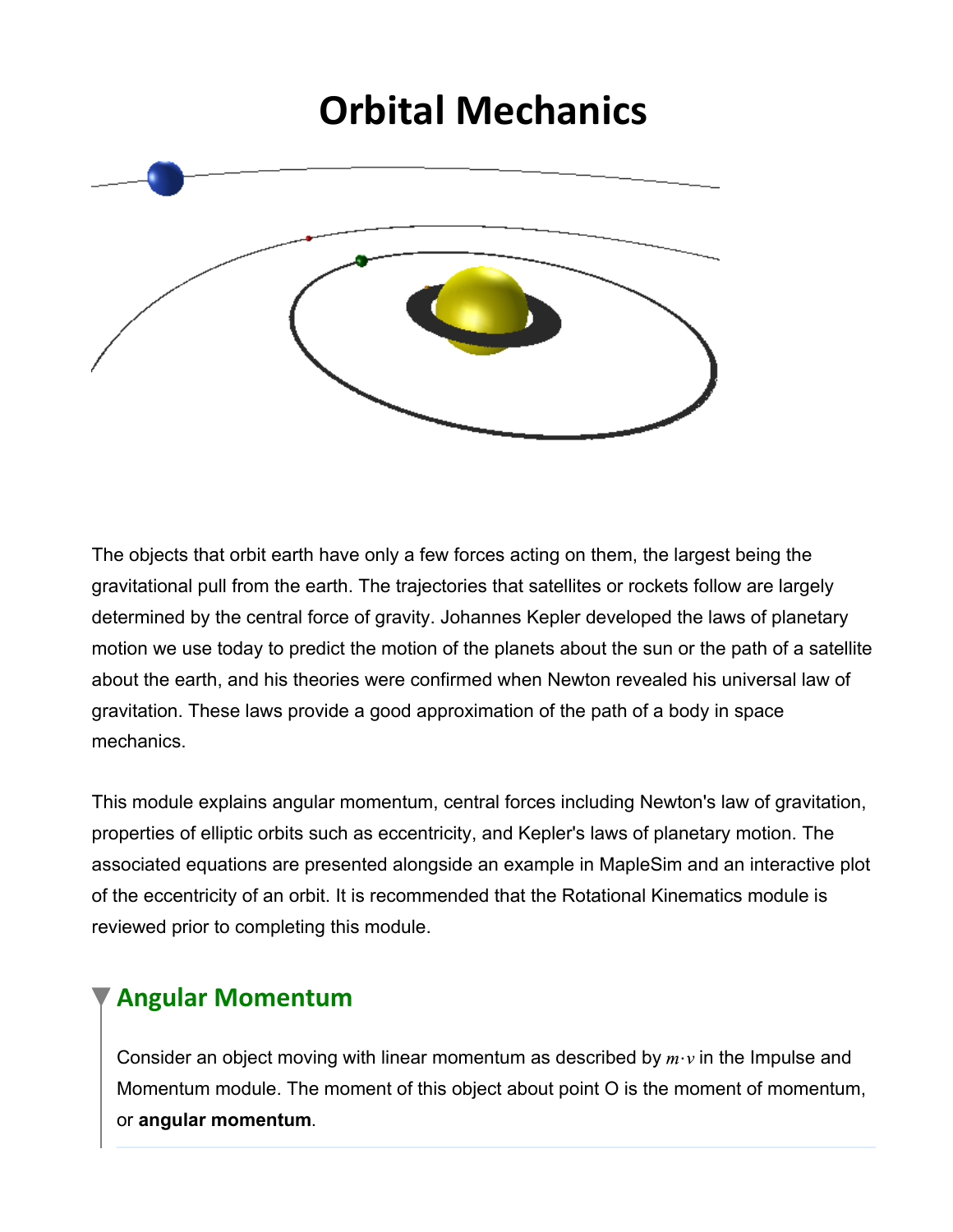$$
\overrightarrow{H}_{\Omega} = \overrightarrow{r} \times m \cdot \overrightarrow{v}
$$

... Eq. (1)

The cross product implies that the angular momentum is a vector perpendicular to both the momentum  $m \rightarrow \infty$  and the position  $\overrightarrow{r}$  vectors. The magnitude of the angular momentum vector is given as

$$
H_{\Omega} = r \cdot m \cdot v \cdot \sin(\phi) = r \cdot m \cdot v_{\theta}
$$

... Eq. (2)

Where phi  $\phi$  is the angle between the position vector and momentum vector, and  $v_{\rm a}$  is the tangential speed in a rotating frame of reference. Substituting the tangential velocity, this can be written in the form

$$
H_{\Omega} = m \cdot r^2 \cdot \omega
$$

... Eq. (3)

where  $\omega$  is the angular speed. Deriving the angular momentum in vector form gives

$$
\frac{d}{dt}\overrightarrow{H_{\text{O}}} = \overrightarrow{v} \times m \cdot \overrightarrow{v} + \overrightarrow{r} \times m \cdot \overrightarrow{a}
$$

... Eq. (4)

The cross product of the first term will be zero. The product  $m \cdot a$  is a force, which is crossed with the position, resulting in a moment. The rate of change of angular momentum becomes

$$
\sum \vec{M}_{\rm O} = \frac{d}{dt} \vec{H}_{\rm O}
$$

... Eq. (5)

It is often more advantageous to express angular momentum per unit mass, denoted by *h*.

$$
h = \frac{H_O}{m} = r^2 \cdot \omega
$$

... Eq. (6)

## **Central Forces**

If an object in undergoing a force directed toward a fixed point and no other forces are acting on this object, it is experiencing a central force. Gravity is a common central force. A satellite in orbit experiencing no other (or negligible) forces except for the gravitational pull towards the center of mass of the earth is undergoing a central force. Therefore, if the force on the object is directed at the center of mass, there is no moment on the object.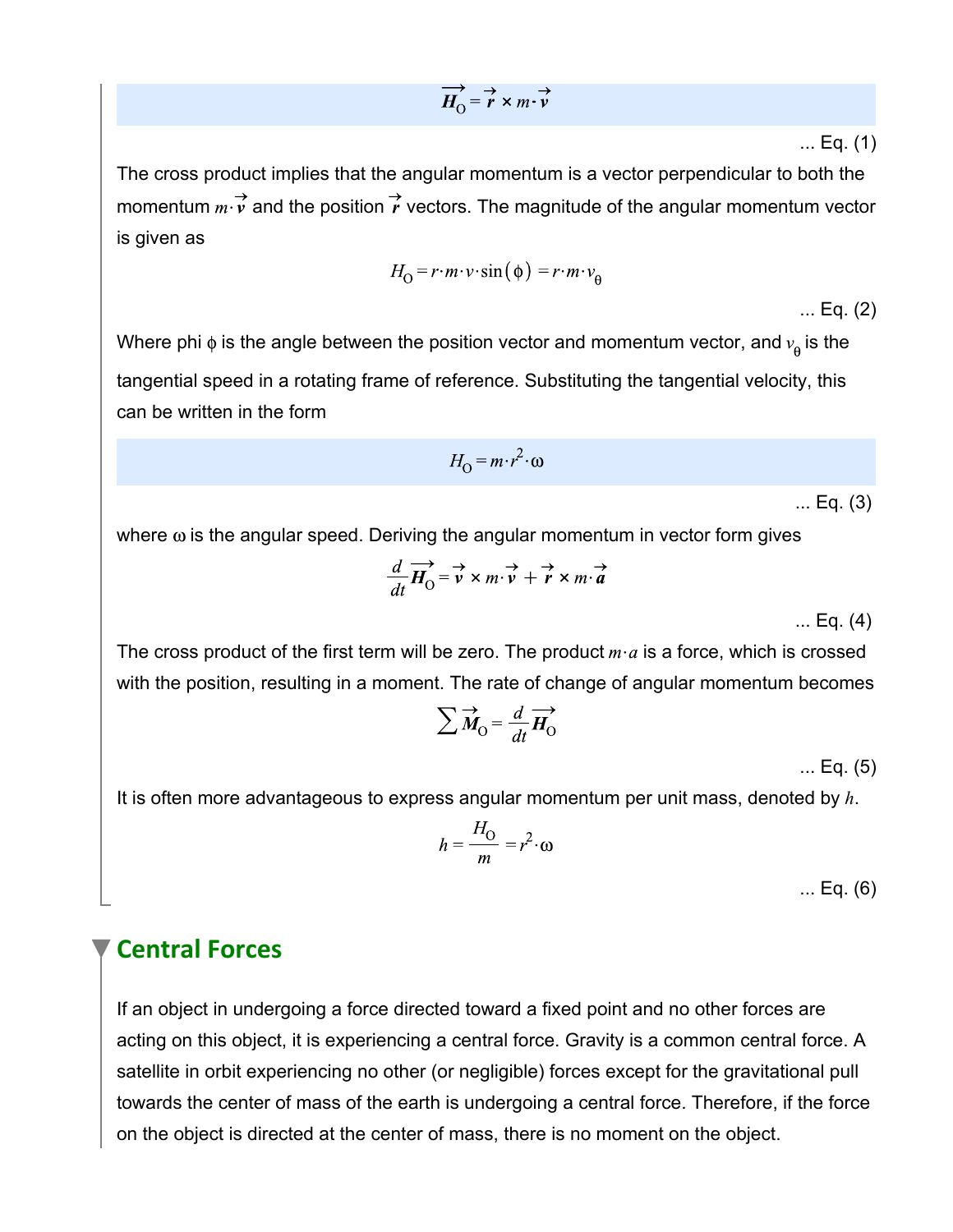$$
\sum \overrightarrow{\boldsymbol{M}} = 0 = \frac{d}{dt} \overrightarrow{\boldsymbol{H}}_{\boldsymbol{0}}
$$

... Eq. (7)

This must mean that the angular momentum is a constant value for objects under a central force.

## **Newton's Law of Universal Gravitation**

Newton states his law of gravitation as

$$
F = \frac{G \cdot M \cdot m}{r^2}
$$

... Eq. (8)

where the force  $F$  is related to the product of mass  $M \cdot m$  of the attracting objects, the distance *r* between them, multiplied by the constant of gravitation  $G = 66.73 \times 10^{-12}$  $m^3/kg\cdot s^2$ .

The weight that all objects experience under gravity on the surface of a planet of radius *R* is

$$
W = m \cdot g = \frac{G \cdot M \cdot m}{R^2}
$$

... Eq. (9)

# **Trajectory of Particles Under a Central Force**

Particles moving under a central force follow the trajectory given by the following differential equation.

$$
\frac{d^2u}{d\theta^2} + u = \frac{F}{m \cdot h^2 \cdot u^2}
$$

... Eq. (10)

Where the force F is assumed as an attractive force (positive towards the origin), and u represents 1/r.

## **Deriving the Trajectory Differential Equation**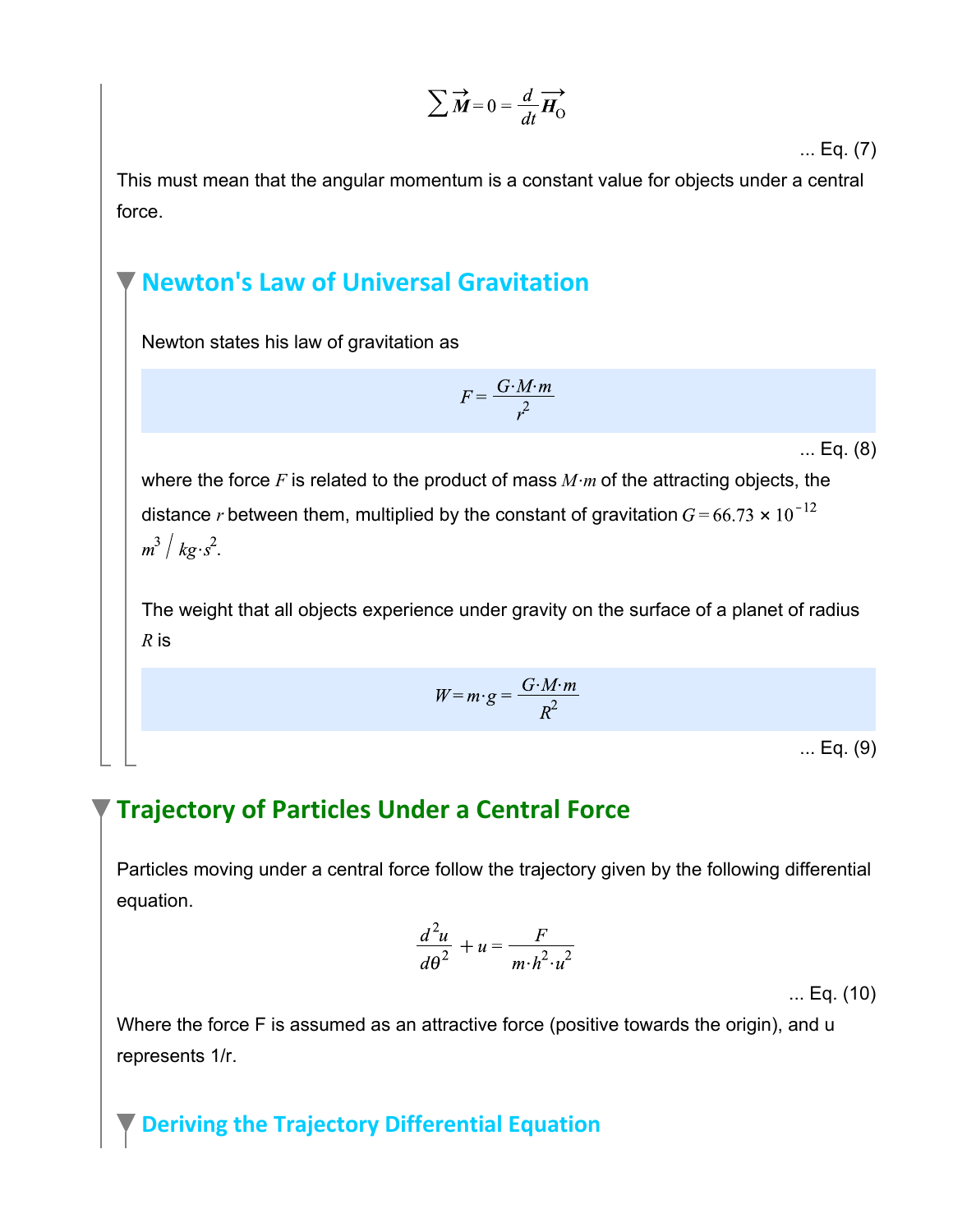The radial and transverse components describe the motion of a particle in terms of r and theta.



Figure 1: Radial components of a trajectory

The velocity of the particle is the time derivative of its position.

$$
v = \frac{d}{dt} (r \cdot e_r) = \dot{r} \cdot e_r + r \cdot \dot{e}_r
$$

... Eq. (11)

The derivative of the unit vector  $e_r$  can be represented with  $e_{\theta}$ .

$$
\dot{e}_r = \dot{\theta} \cdot e_\theta
$$

$$
\dot{e}_\theta = -\dot{\theta} \cdot e_r
$$

... Eq. (12a, 12b)

Substituting this in provides the velocity of a particle in radial and transverse components

$$
\mathbf{v} = \dot{r} \cdot e_r + r \cdot \dot{\theta} \cdot e_\theta
$$

... Eq. (13)

Following the same method, differentiating with respect to time and simplifying provides the accelleration of the particle.

$$
\boldsymbol{a} = (\ddot{r} - r \cdot \dot{\theta}^2) e_r + (r \cdot \ddot{\theta} + 2 \cdot \dot{r} \cdot \dot{\theta}) e_{\theta}
$$

... Eq. (14)

The force applied to the particle given in terms of the radial and transverse components follows F=ma.

$$
\sum F_r = m \cdot a_r = m \cdot \left( \ddot{r} - r \cdot \dot{\theta}^2 \right)
$$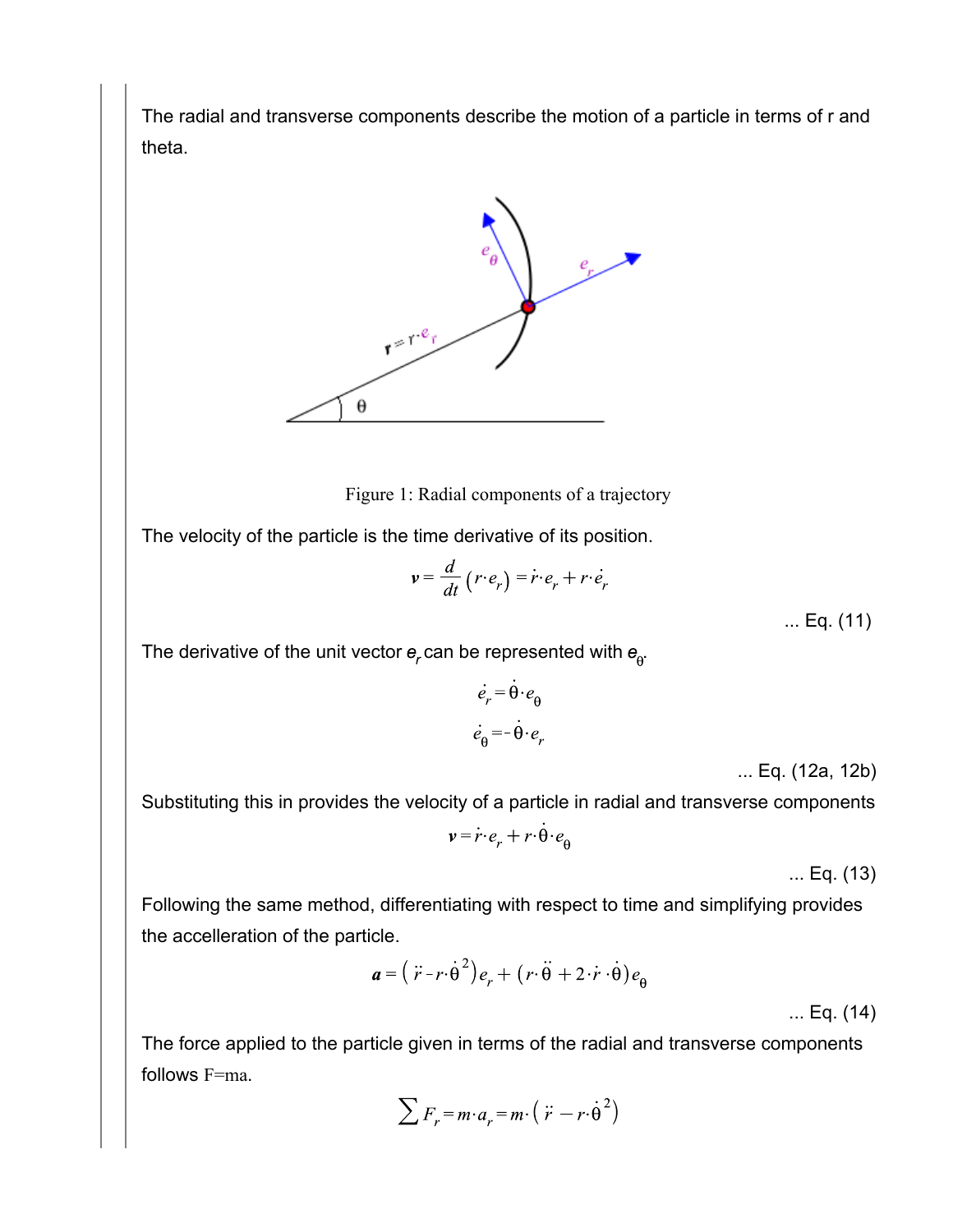$$
\sum F_{\hat{\theta}} = m \cdot a_{\hat{\theta}} = m \cdot (r \cdot \ddot{\theta} + 2 \cdot \dot{r} \cdot \dot{\theta})
$$

... Eq. (15a, 15b)

Under a central force, the force experience by a particle will be along the frame directed towards the origin.

 $\sum$  F = - F· $e_r$ 

... Eq. (16)

Including the force in eq. (15) resolves the equations to

$$
m \cdot (\ddot{r} - r \cdot \dot{\theta}^{2}) = -F
$$
  

$$
m \cdot (r \cdot \ddot{\theta} + 2 \cdot \dot{r} \cdot \dot{\theta}) = 0
$$
  
... Eq. (17a, 17b)

From eq. (6),

 $\omega = \dot{\theta} = \frac{h}{r^2}$ 

... Eq. (18)

Similarly, velocity can be expressed with angular momentum.

$$
\dot{r} = \frac{dr}{dt} = \frac{dr}{d\theta} \cdot \frac{d\theta}{dt} = \frac{dr}{d\theta} \cdot \left(\frac{h}{r^2}\right) = -h \cdot \frac{d}{d\theta} \left(\frac{1}{r}\right)
$$
\n... Eq. (19)

Acceleration is found in a similar fasion.

$$
\ddot{r} = \frac{h}{r^2} \cdot \frac{d\dot{r}}{d\theta} = \frac{h}{r^2} \cdot \frac{d}{d\theta} \left[ -h \cdot \frac{d}{d\theta} \left( \frac{1}{r} \right) \right] = -\frac{h^2}{r^2} \cdot \frac{d^2}{d\theta^2} \left( \frac{1}{r} \right)
$$
\n... Eq. (20)

Let 1/r be represented with u. Substituting \_ and \_ into eq. (17a) shows

$$
m \cdot \left( -h^2 \cdot u^2 \cdot \frac{d^2}{d\theta^2} (u) - \frac{h^2 \cdot u^4}{u} \right) = -F
$$

... Eq. (21)

Simplifying this resolves to a differential equation.

$$
\frac{d^2u}{d\theta^2} + u = \frac{F}{m \cdot h^2 \cdot u^2}
$$
 ... Eq. (10)

If the central force is gravity, using Newton's equation from eq. (8) the differential equation represents the trajectory of an object in orbit.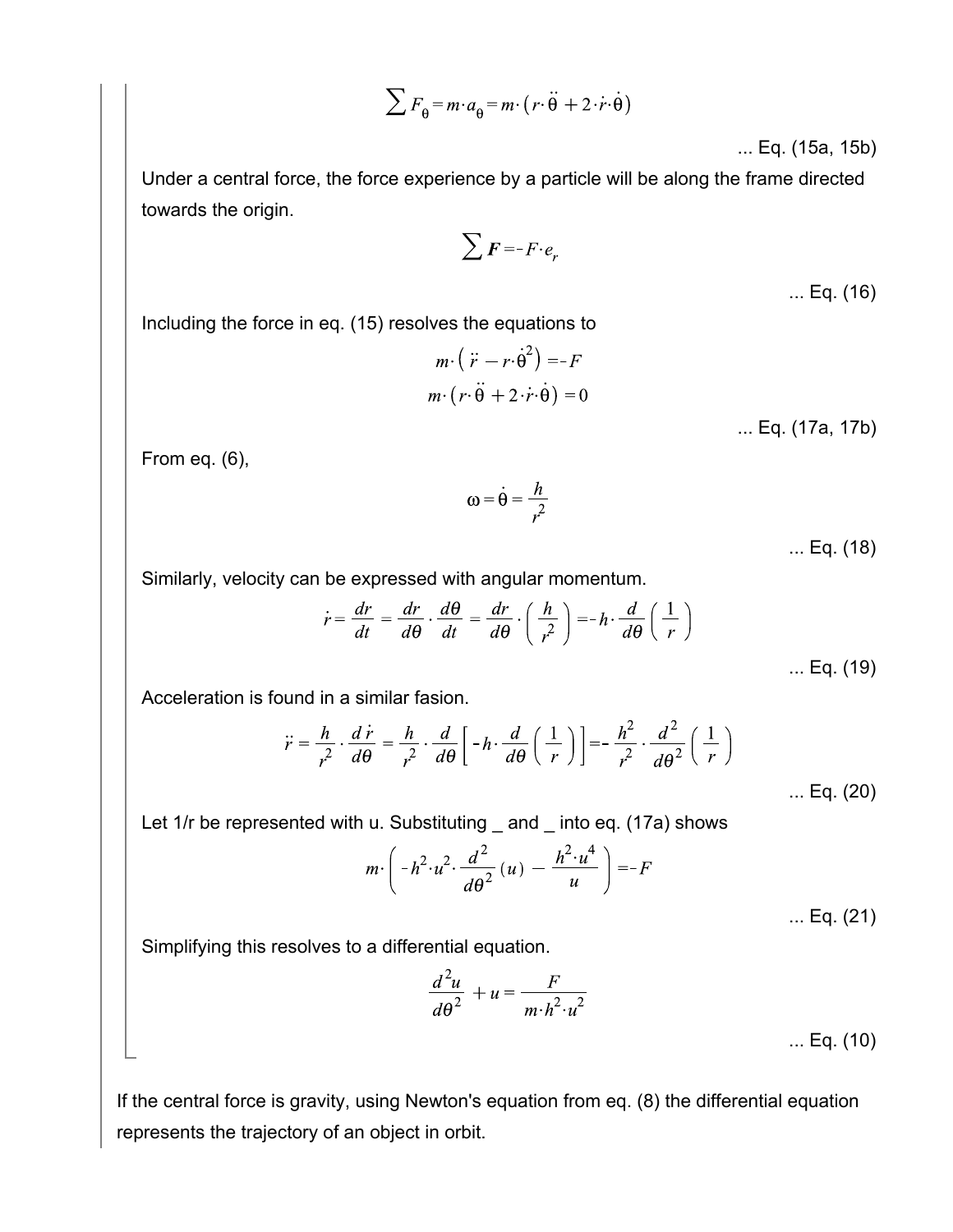$$
\frac{d^2u}{d\theta^2} + u = \frac{G \cdot M}{h^2}
$$

... Eq. (22)

Solve the ODE by adding the particular solution u=GM/h<sup>2</sup> to the general solution u=C·cos( <sub>0</sub>) with  $\theta_0$ =0.

$$
\frac{1}{r} = u = \frac{G \cdot M}{h^2} + C \cdot \cos(\theta)
$$

... Eq. (23)

The ratio of the constants decribe the **eccentricity** of the trajectory.

$$
\varepsilon = \frac{C \cdot h^2}{G \cdot M}
$$

... Eq. (24)

This allows eq. (23) to be written in the following form.

$$
\frac{1}{r} = \frac{G \cdot M}{h^2} \left( 1 + \varepsilon \cdot \cos(\theta) \right)
$$

... Eq. (25)

#### **Exploring Eccentricity**

Observe the effects of vaying the eccentricity of the particles trajectory in the interactive section below.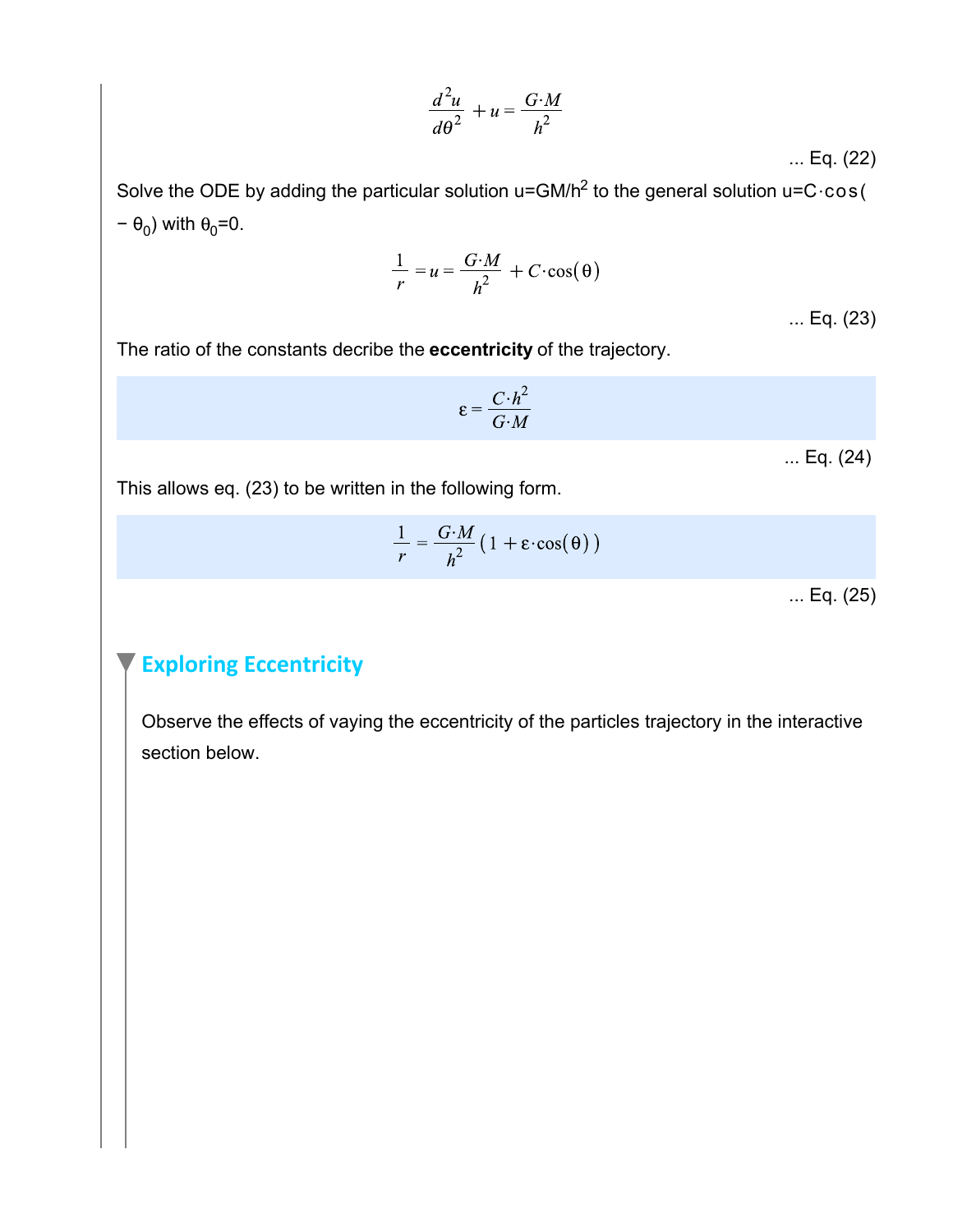

The eccentricity of an orbit describes the path of the particle quite well. There are four cases of trajectories that concern the eccentricity.

- 1.  $\epsilon$  > 1. There are two angles which evaluate the right hand side of eq. (25) to zero,
- therefore the vector r tends to infinity. The particle will travel in a **hyperbolic** trajectory.
- $2. \varepsilon = 1.$  A **parabolic**
- $3.0 \leq \epsilon \leq 1$ . The conic section becomes an **ellipse** as there is a radius vector for every value of  $\theta$ .
- $4. \ \varepsilon$  = 0. The radius of the ellipse stays constant and therefore describes a **circular** orbit.

## **Escape Velocity**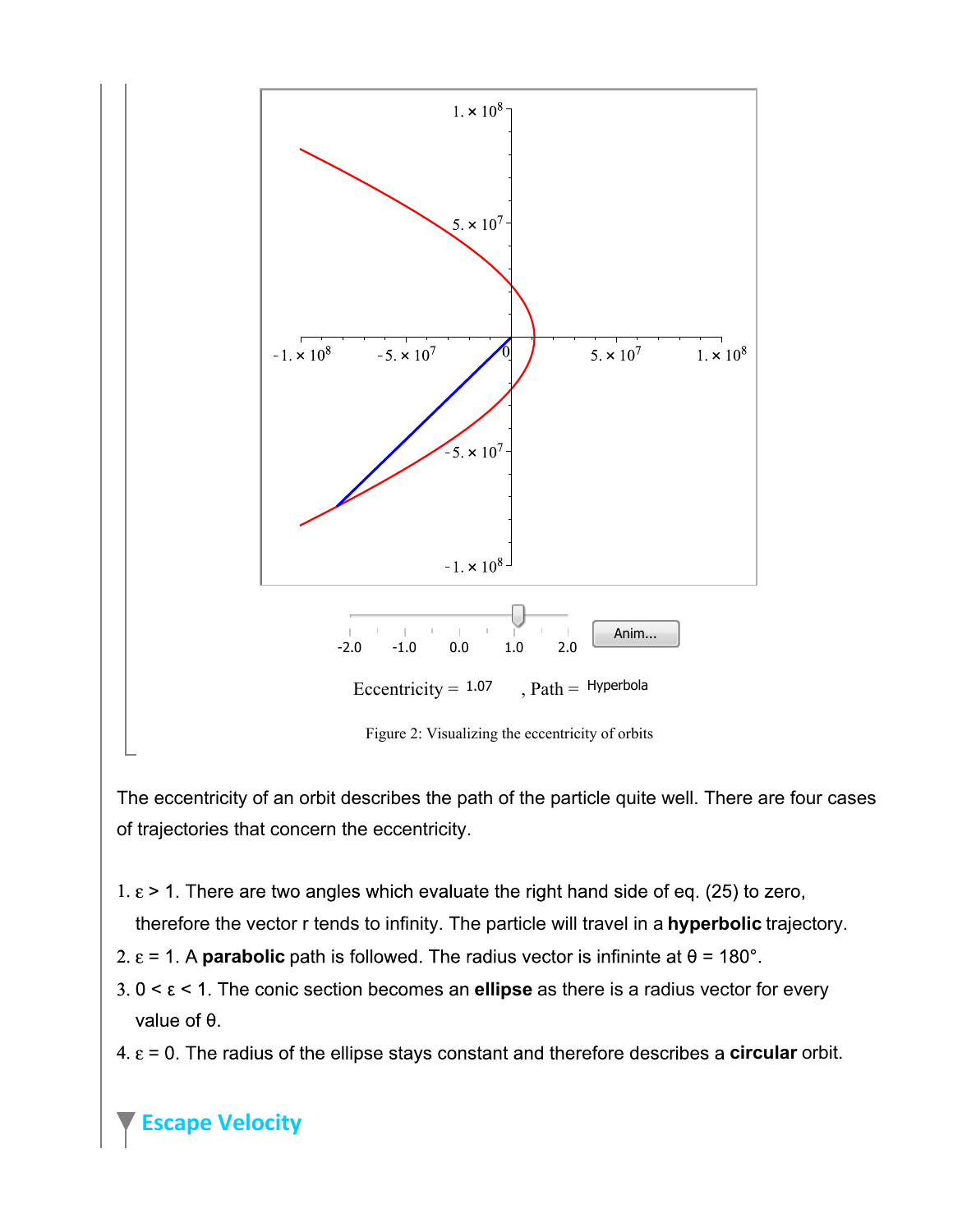A spacecraft launched into orbit begins its orbit at  $\theta = 0$ , shown in the figure below.



Figure 3: Initial position and velocity at  $\theta = 0$ .

At this point, it has an initial position  $r_0$  and velocity  $v_0$  and the object is located at the perigee, the closest point to earth in its orbit. The constant *C* can be found with  $r_0$  and  $v_0$ for any orbit. At  $\theta$  = 0, eq. (25) becomes

$$
\frac{1}{r_0} = \frac{G \cdot M}{h^2} \cdot \left(1 + \varepsilon \cdot \cos(0)\right)
$$

... Eq. (26)

Substituting the eccentricity  $\varepsilon$  and expanding the equation reveals the constant C.

$$
C = \frac{1}{r_0} - \frac{G \cdot M}{h^2}
$$

... Eq. (27)

Knowing the constant of the trajectory, the eccentricity can be found.

$$
\varepsilon = \frac{C \cdot h^2}{G \cdot M} = \frac{h^2}{G \cdot M} \cdot \left(\frac{1}{r_0} - \frac{G \cdot M}{h^2}\right)
$$

... Eq. (28)

Which simplifies to

$$
\varepsilon = \frac{h^2}{r_0 \cdot G \cdot M} - 1 = \frac{r_0 \cdot v_0^2}{G \cdot M} - 1
$$

... Eq. (29)

The different cases of eccentricity can approximate key velocities from eq. (29). To launch a rocket into a circular orbit of radius  $r_0$ , it must reach a velocity where  $\varepsilon = 0$ .

 $\epsilon = 0$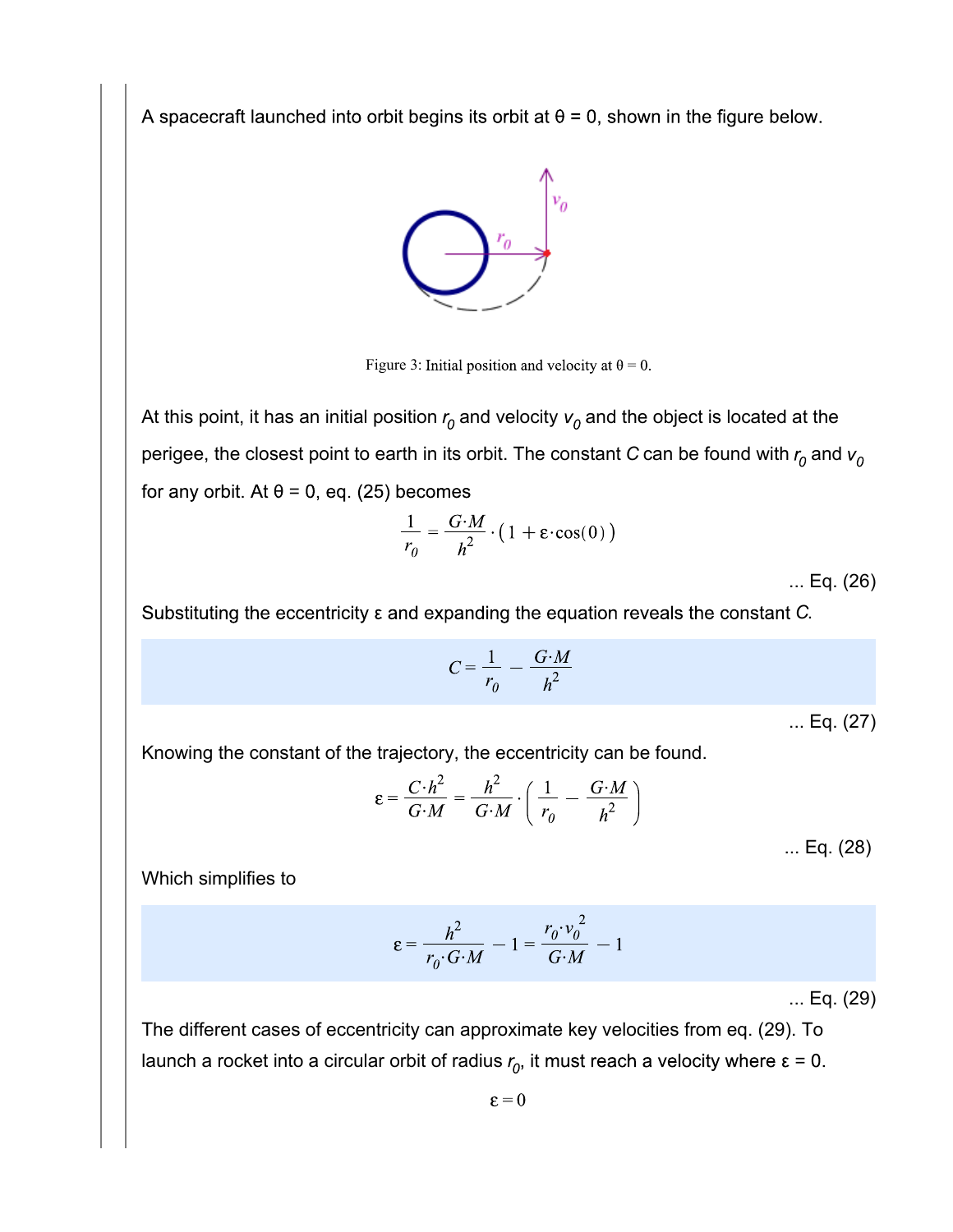$$
v_0 = \sqrt{\frac{G \cdot M}{r_0}} = v_{circ}
$$

... Eq. (30)

An elliptical path occurs as the eccentricity is between 0 and 1.

$$
0 < \varepsilon < 1
$$
\n
$$
v_{circ} < v_0 < \sqrt{\frac{2 \cdot G \cdot M}{r_0}}
$$

... Eq. (31)

The minimum velocity required to escape an orbit happens when the eccentricity is 1 and the object is travelling in a parabola.

$$
\varepsilon = 1
$$

$$
v_0 = \sqrt{\frac{2 \cdot G \cdot M}{r_0}} = v_{esc}
$$

... Eq. (32)

Finally, a hyperbolic path requires a velocity that puts the object in an eccentricity greater than 1.

$$
\varepsilon > 1
$$

$$
v_0 > \sqrt{\frac{2 \cdot G \cdot M}{r_0}}
$$

... Eq. (33)

# **Properties of an Ellipse**

An elliptical orbit contains two foci, denoted as *F1* and *F2* in the below figure. The radius from the center of the ellipse to the farthest edge is the **semi major axis**, *a*. The distance from the center to the closest edge of the ellipse is the **semi minor axis**, *b*.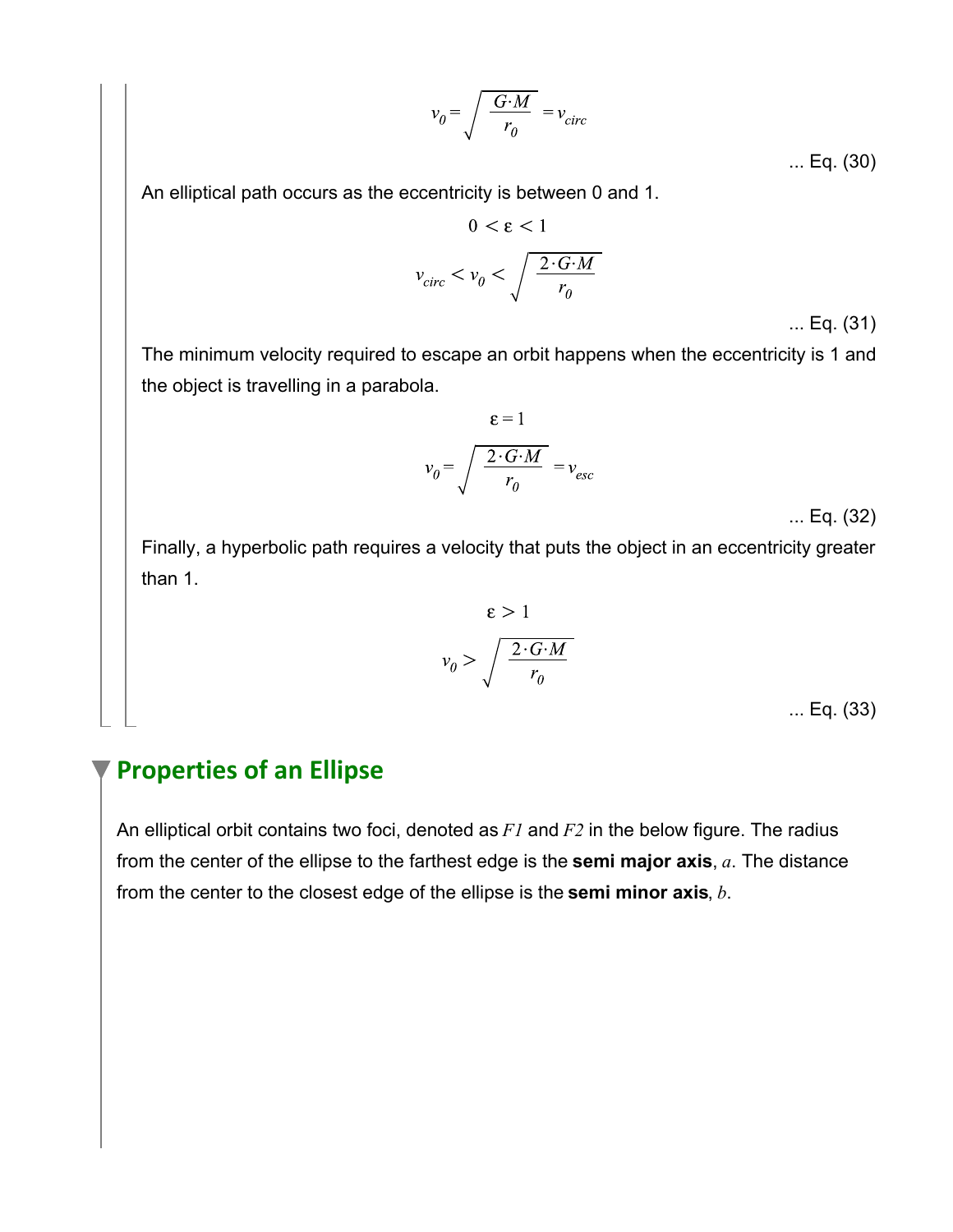

Figure 4: An object in an elliptical orbit

A planet or a large mass lies at a focus *O* of the ellipse. The eccentricity of this elliptical orbit can be described with the largest and smallest *r* values.

$$
\varepsilon = \frac{r_{\text{max}} - r_{\text{min}}}{r_{\text{max}} + r_{\text{min}}}
$$

... Eq. (34)

These radial values can be calculated using eq. (25) at  $r_{min} = r(\theta=0)$  and  $r_{max} = r(\theta=\pi)$ . These values help calculate key characteristics of the ellipse such as the magnitude of the semi major and minor axes, *a* and *b*.

$$
a = \frac{1}{2} \cdot (r_{\text{max}} + r_{\text{min}}) \qquad \text{and} \qquad b = \sqrt{r_{\text{max}} \cdot r_{\text{min}}}
$$

... Eq. (35a, 35b)

The period of an object in an elliptical orbit is given by

$$
T = \frac{2 \cdot \pi \cdot a \cdot b}{h}
$$

... Eq. (36)

## **Kepler's Laws of Planetary Motion**

The preceding equations assumed that the secondary mass such as a satellite or rocket is negligible in the calculations. However, considering the moon moving about the earth, the second mass is a rather large factor in determining its orbit. The approximations obtained from these equations aren't entirely accurate because of the influence of the moon on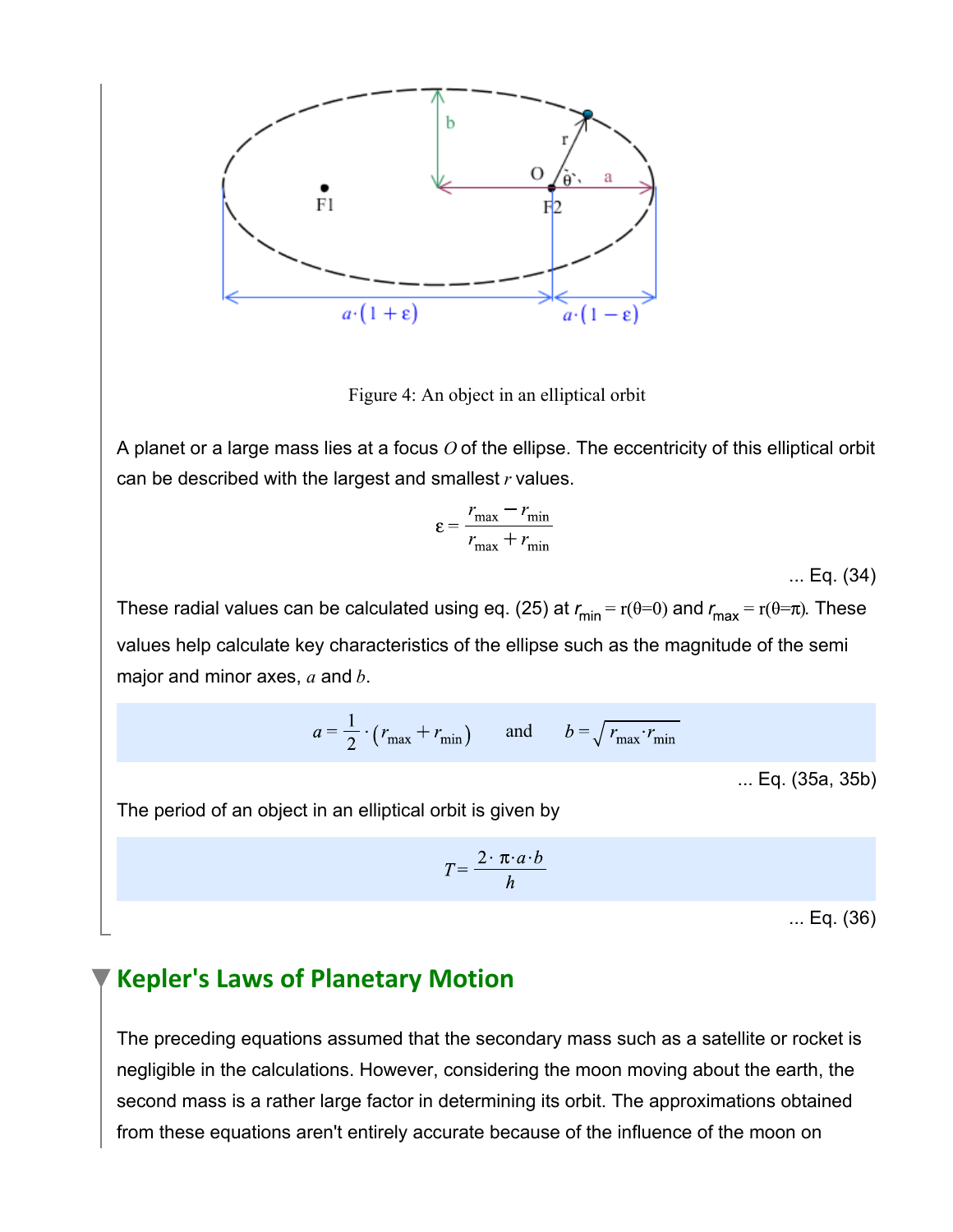Earth's orbit. This problem also arises when estimating the path of the planets, however these equations do provide a reasonably good approximation.

Johann Kepler, a German astronomer, developed his 3 laws which govern the motion of the planets.

- 1. Each planet describes an elliptical orbit with the sun at one of its two foci.
- 2. The radius vector drawn from the sun to a planet sweeps equal areas in equal times.
- The square of the orbital period of a planet is proportional to the cube of the semi-3. major axis of their orbit.

#### **Proof of Kepler's Third Law**

Consider a planet moving around the sun. Using eq. (25), the position at  $r(\theta = 0)$  and  $r(\theta$  $=$   $\pi$ ) are given by

$$
\frac{1}{r_{\min}} = \frac{G \cdot M}{h^2} \cdot \left(1 + \varepsilon\right)
$$

$$
\frac{1}{r_{\max}} = \frac{G \cdot M}{h^2} \cdot \left(1 - \varepsilon\right)
$$

... Eq. (37)

Adding the equations cancels the eccentricity. Simplify and isolate for the angular momentum.

$$
h^2 = 2 \cdot G \cdot M \cdot \frac{r_{\min} \cdot r_{\max}}{r_{\min} + r_{\max}}
$$

... Eq. (38)

Recall the semi major and semi minor axes from eq. (35). Using these in eq. (38) reduces the form.

$$
h^2 = G \cdot M \cdot \frac{b^2}{a}
$$

... Eq. (39)

Kepler's third law relates to the period of an orbit. Using the squared form of the period eq. (36), and the angular momentum in eq. (39), the equation reduces to the third law.

$$
T^2 = 4 \cdot \pi^2 \cdot a^2 \cdot b^2 \cdot \left(\frac{a}{b^2} \cdot \frac{1}{G \cdot M}\right) = \frac{4 \cdot \pi^2}{G \cdot M} \cdot a^3
$$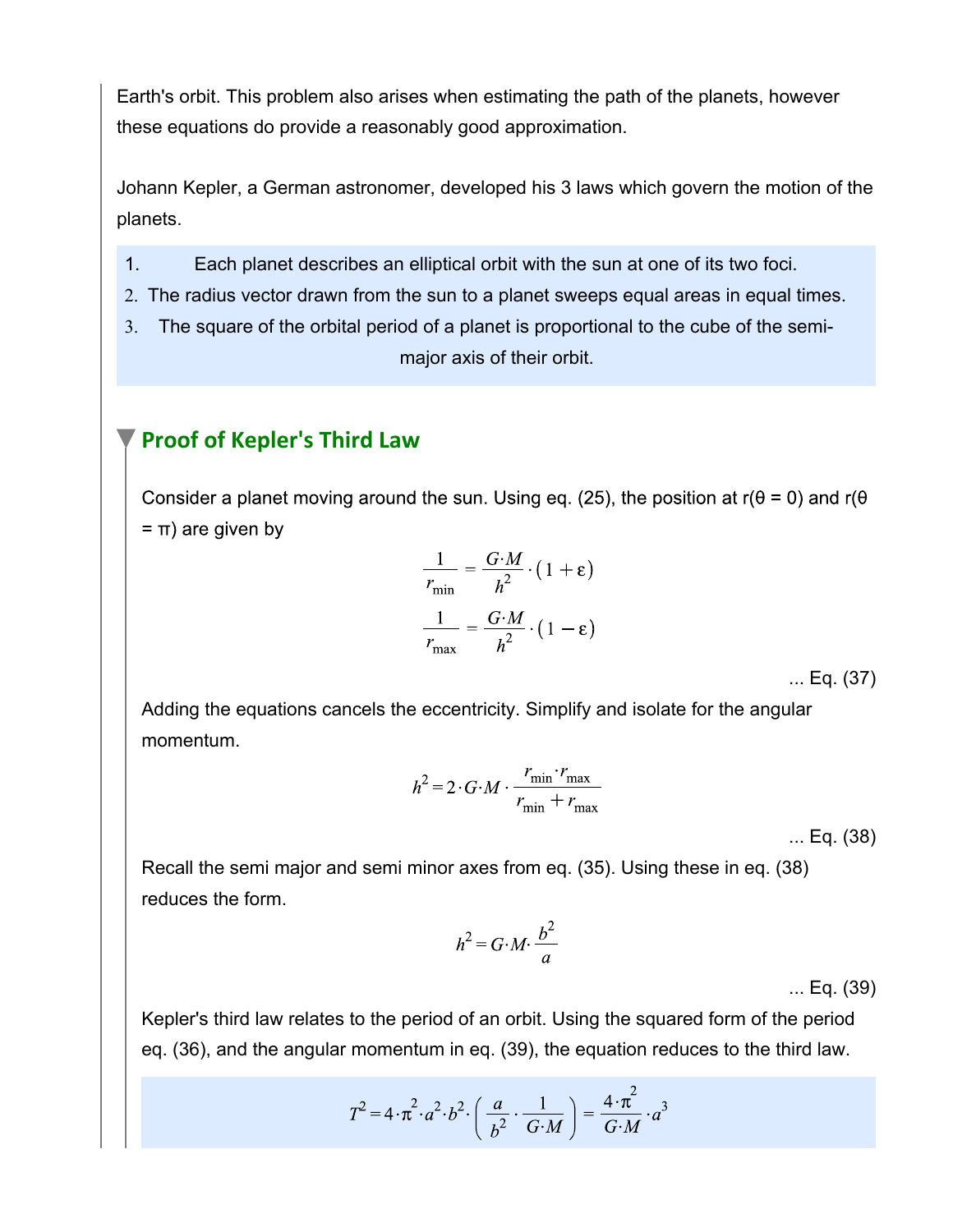# **Examples with MapleSim**

 $\Box$ 

## **Example 1: Maximum Altitude**

**Problem Statement**: A satellite enters an orbit 500km above the earth. It's velocity at this point is 36 900 km/h perpendicular to the earth. What will the maximum altitude that the satellite will reach?

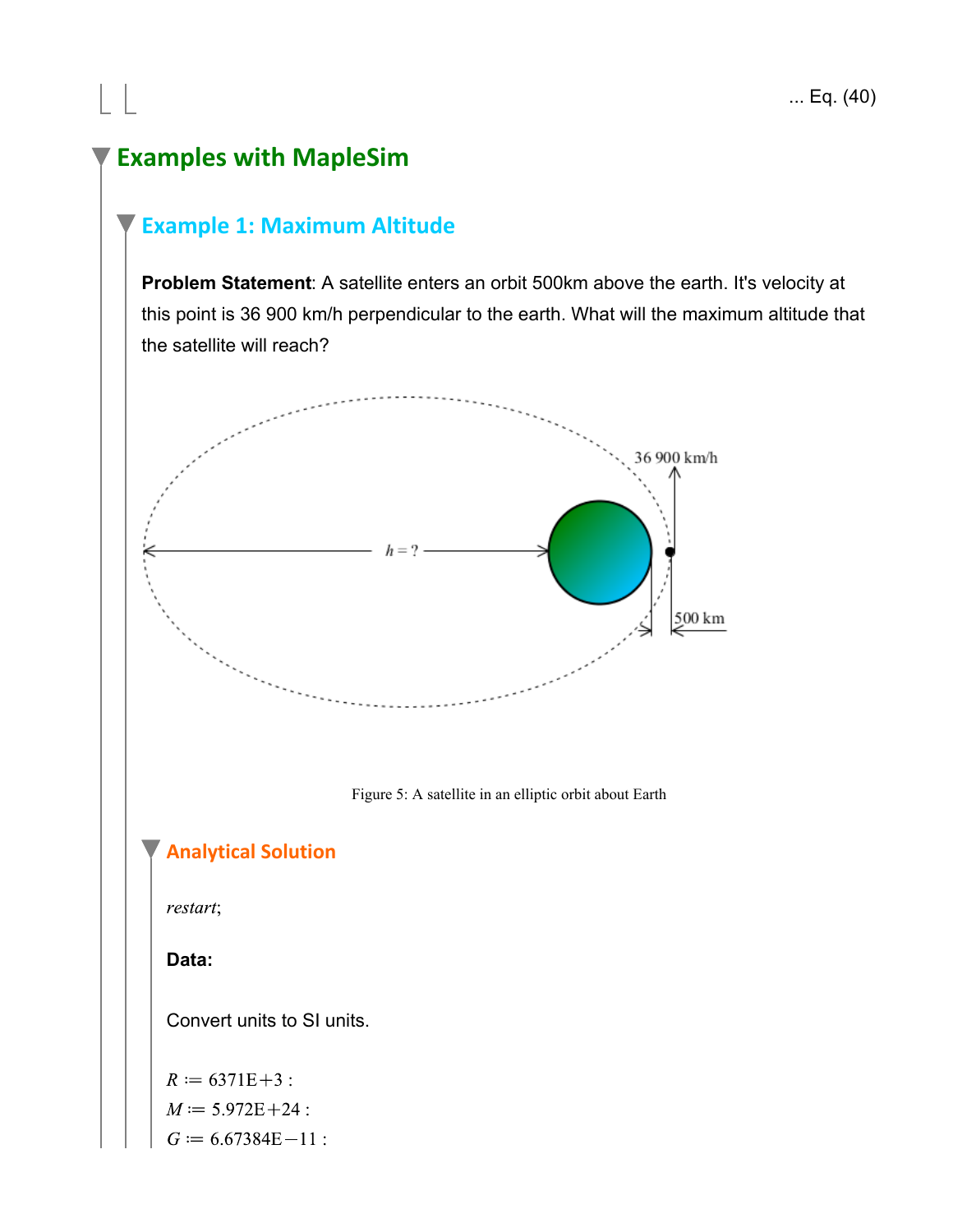$$
r_0 := 500E + 3:
$$
  

$$
v_0 := \frac{36900}{3.6} : \text{Converted to m/s}
$$

#### **Solution:**

This satellite has entered an orbit, so it's motion can be estimated using eq. (23).

$$
eqI := \frac{1}{r} = \frac{G \cdot M}{h^2} + C \cdot \cos(\theta) :
$$

The initial height of the satellite must include the radius of the earth.

$$
r_0 := r_0 + R:
$$

The angular accelleration will remain constant throughout the orbit. Use the supplied initial velocity and radius at  $\theta = 0$ .

$$
h := r_0 \cdot v_0:
$$

Knowing the initial radius at  $\theta = 0$  allows eq.(27) to be used to find the C constant.

$$
C:=\frac{1}{r_0}-\frac{G\smash\cdot M}{h^2}:
$$

All constants have been found. Calculate the maximum radius at  $\theta = \pi$ .

$$
\theta := Pi:
$$
  
 $sol := solve(eq1, r) = 6.592415065 10^7$ 

Subtracting the radius of the earth reveals the maximum altitude of the satellite above earth, in meters.

$$
sol := abs(sol) - R = 5.955315065 107
$$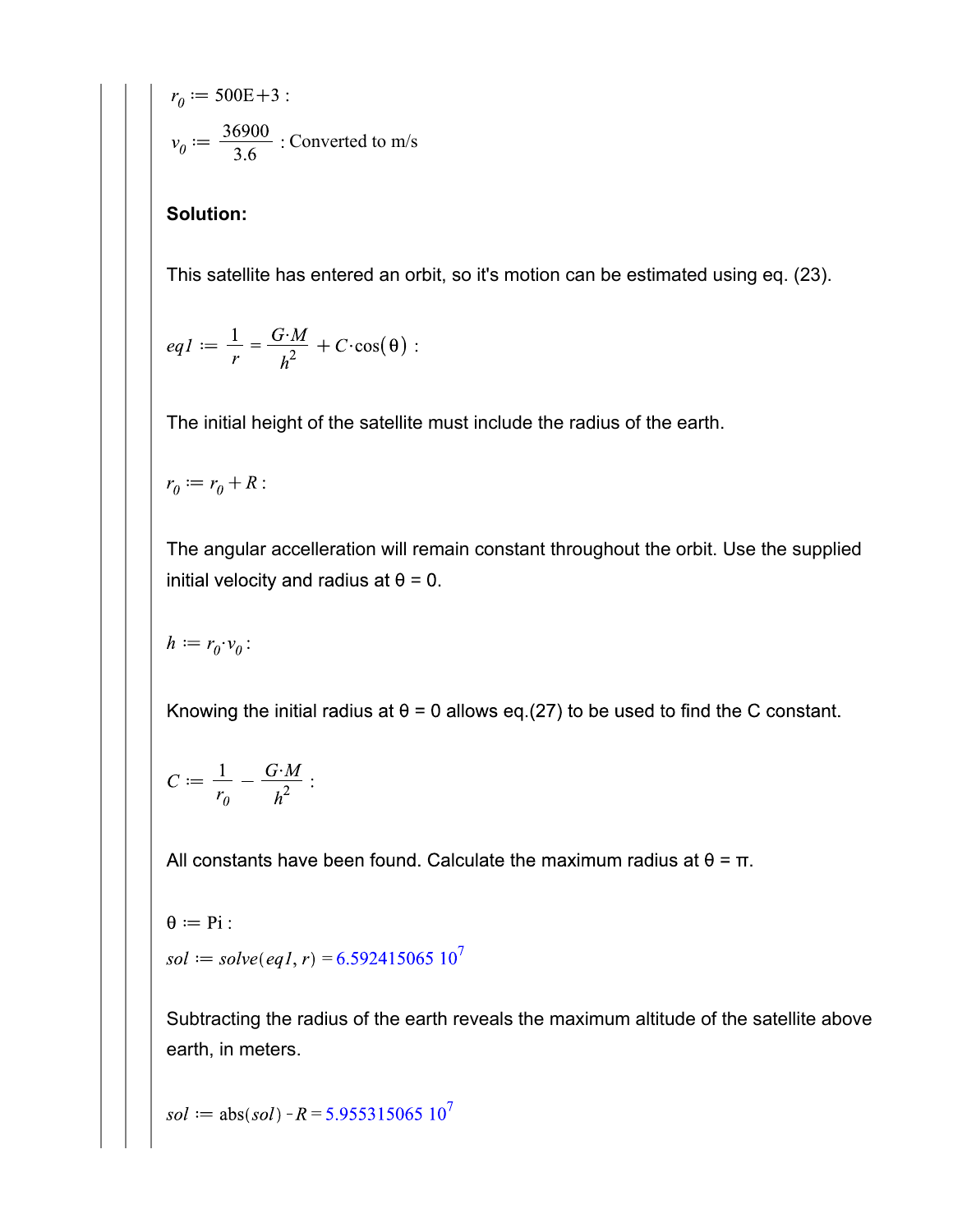Therefore, the satellite reaches a maxmimum height of 59 553 km.

# **MapleSim Solution**

**Step 1:** Insert Components

Drag the following components into a new workspace.

| <b>Component</b>   | <b>Location</b>                   |  |  |
|--------------------|-----------------------------------|--|--|
| Ð                  | Multibody > Bodies                |  |  |
| <b>Fixed Frame</b> | and Frames                        |  |  |
| O                  | Multibody > Bodies                |  |  |
| Rigid Body         | and Frames                        |  |  |
| Revolute           | Multibody > Joints<br>and Motions |  |  |
| ο                  | Multibody > Joints                |  |  |
| Prismatic          | and Motions                       |  |  |
| ∕₩                 | 1D Mechanical >                   |  |  |
| Constant           | <b>Rotational &gt; Motion</b>     |  |  |
| Speed              | <b>Drivers</b>                    |  |  |
|                    |                                   |  |  |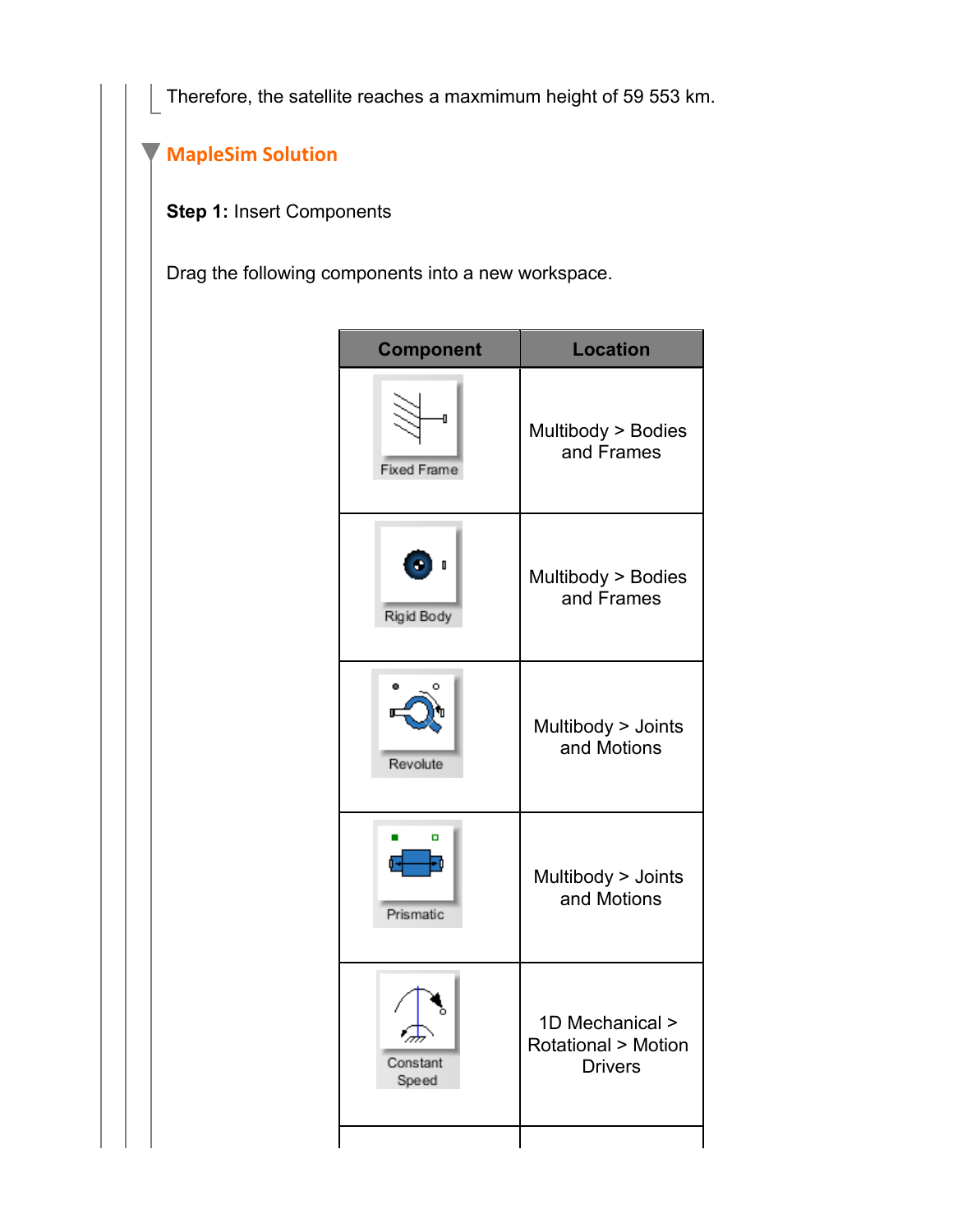| Angle Sensor              | 1D Mechanical ><br><b>Rotational &gt;</b><br>Sensors        |
|---------------------------|-------------------------------------------------------------|
| Translational<br>Position | 1D Mechanical ><br>Translational ><br><b>Motion Drivers</b> |

**Step 2**: Connect the components.

Connect the components as shown in the diagram below.





#### **Step 3**: Add Parameters

1. Add a parameters block to the model. Select the parameter icon  $\Box$  and click on the workspace. Open the parameters block and enter the following values:  $r0 =$ 500E+3;  $v0 = 36900/3.6$ ; R = 6371E+3.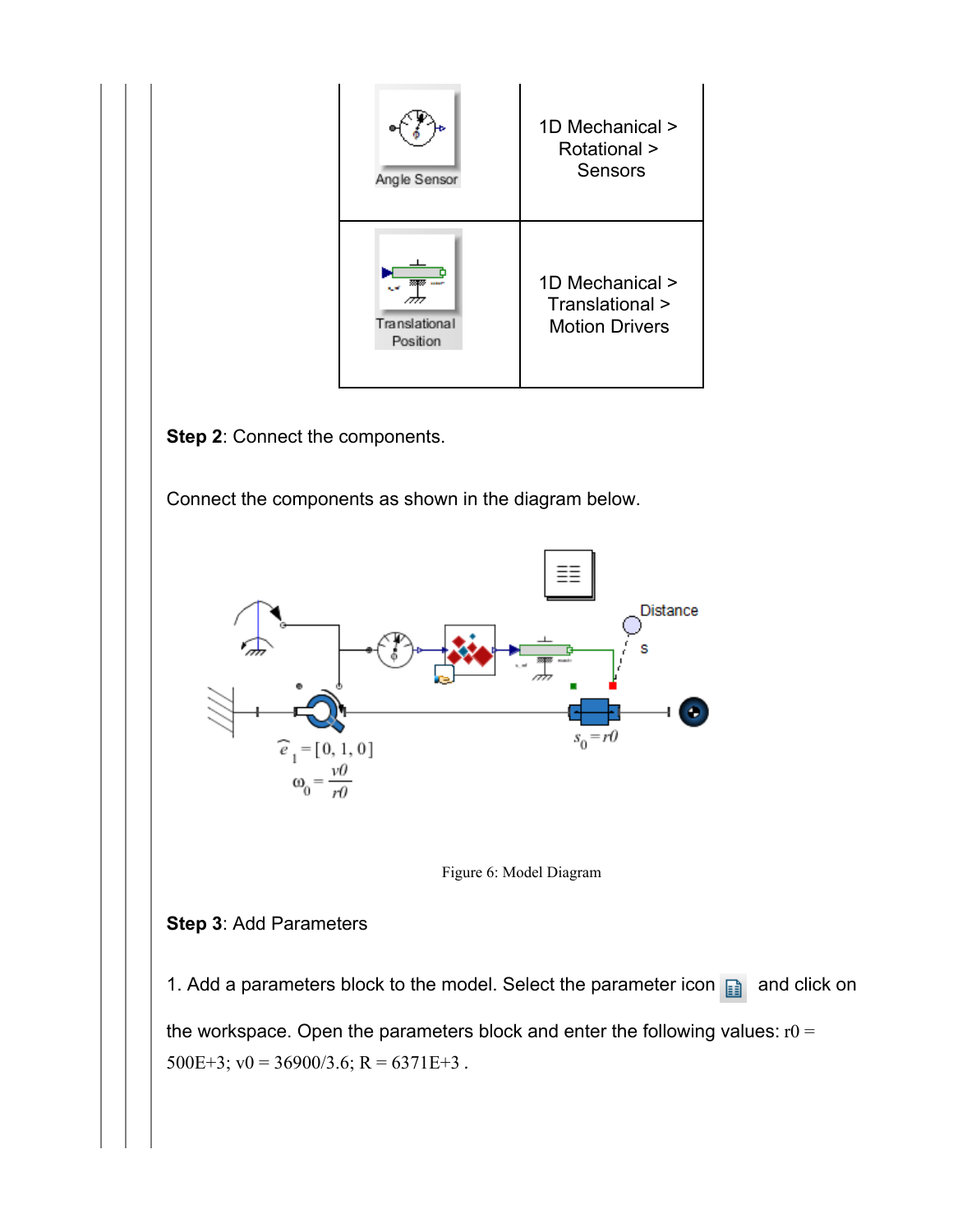| Name | Type | Default Value         | Default Units | Description             |
|------|------|-----------------------|---------------|-------------------------|
| rО   | Real | $500 10^3 + R$        |               | m                       |
| vO   | Real | $36900 \frac{1}{3.6}$ |               | $\mathsf{m}/\mathsf{s}$ |
| л    | Real | $637110^3$            |               | m                       |

Figure 7: Parameter values for MapleSim model

#### **Step 4**: Enter Block Values

1. Select the **Revolute** block. On the 'Inspector' pane, change the axis of rotation  $\widehat{e}_1$ parameter to [0,1,0]. Change the initial conditions  $IC_{\theta,\omega}$  to 'Treat as Guess', and set  $\frac{v}{r}$  to  $\frac{v}{r}$ .

2. For the **Prismatic** block, change  $IC_{s,v}$  to 'Treat as Guess' and set the initial displacement  $s_{\theta}$  to r0.

**Step 5**: Create the Custom Component.

1. Add a new custom component to the MapleSim document. From the 'View' menu, select 'Create Attachment'. Select 'Custom Component' and create the attachment. 2. Enter the governing motion equation (eq. 23) at 'eq', denoting  $\theta$  as  $ang(t)$  and r as r *(t)* to specify these as inputs and outputs. Press enter/return to save the equation. 3. Enter the constant values under 'params'. Angular momentum h will be the product of the initial radius and velocity. Enter the constant C from eq. (27). Press enter/return.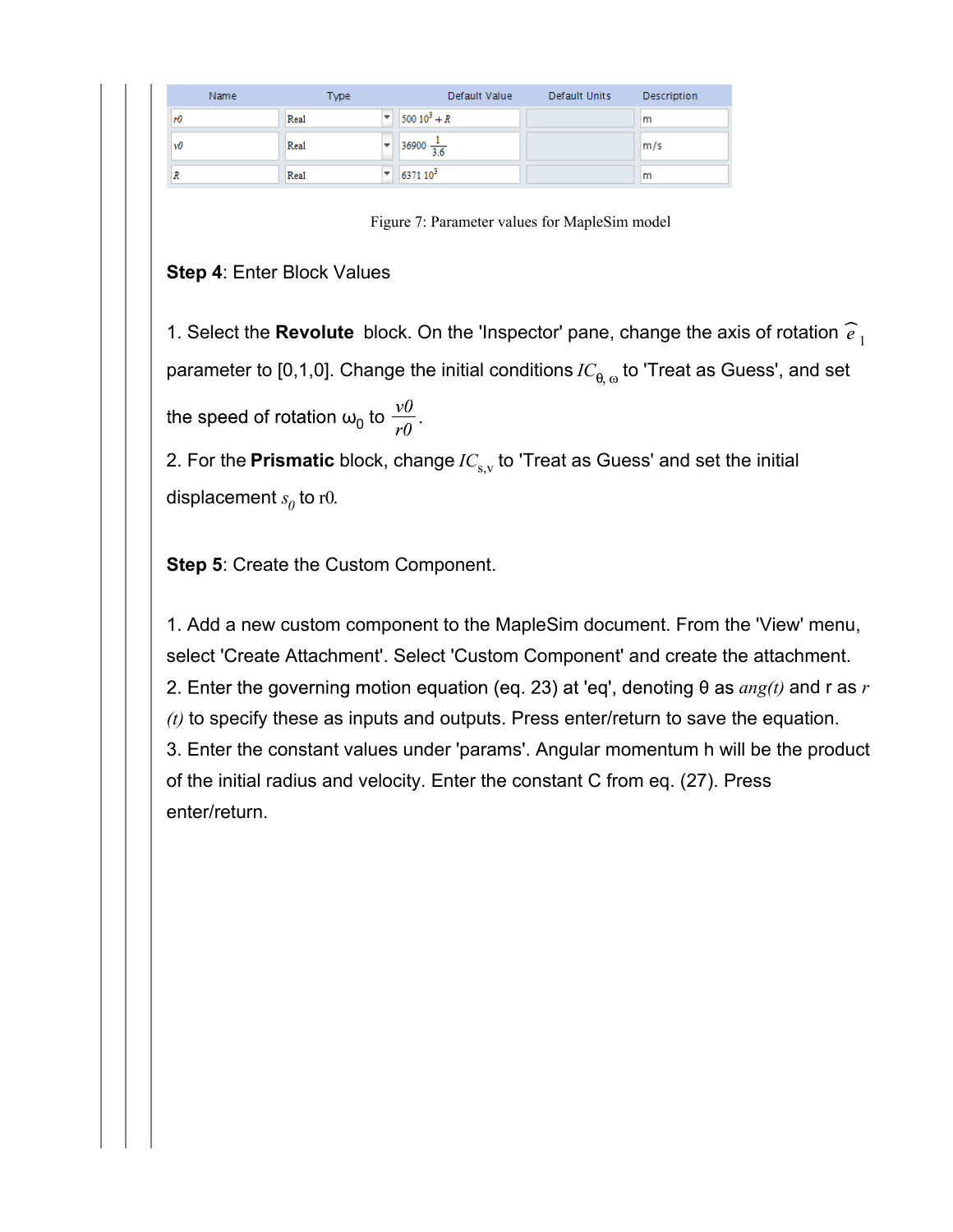eq: 
$$
eq := \left[\frac{1}{r(t)} = \frac{G \cdot M}{h^2} + C \cdot \cos(\text{ang}(t))\right]
$$
\n
$$
\left[\frac{1}{r(t)} = \frac{GM}{h^2} + C \cos(\text{ang}(t))\right]
$$
\n
$$
\text{params} := \left[G = 6.67384 \cdot 10^{-11}, M = 5.972 \cdot 10^{24}, h = r0 \cdot v0, C = \frac{1}{r0} - \frac{G \cdot M}{h^2}\right]
$$
\n
$$
\left[G = 6.67384000010^{-11}, M = 5.97200000010^{24}, h = r0 v0, C = \frac{1}{r0} - \frac{GM}{h^2}\right] \quad (3.2)
$$
\ninitial conditions := [ ]

\n
$$
\left[\frac{1}{r(t)}\right] \quad (3.3)
$$

Figure 8: Equations for custom component

4. Under the **Component Ports** section, click 'Clear All Ports' and add 2 new ports. For the first port, set the port type to 'Signal Input' and on the drop down menu for the value, select *ang(t)*.

5. For the second port, set the port type to 'Signal Output' and select the *r(t)* value.

6. Generate the MapleSim component. Connect it to the model appropriately. The block icon can be found on the 'Project' tab under 'Definitions > Components'.

**Step 6**: Connect probes

1. Connect a probe to *flange\_b* of the **Prismatic** block to measure the distance from the center of the earth to the satellite.

#### **Step 3**: Run Simulation

Run the simulation and probe the generated graph. Subtract the radius of the earth from the generated value to obtain the maximum altitude of the satellite.

#### **Results**

The simulation generates the following plot.